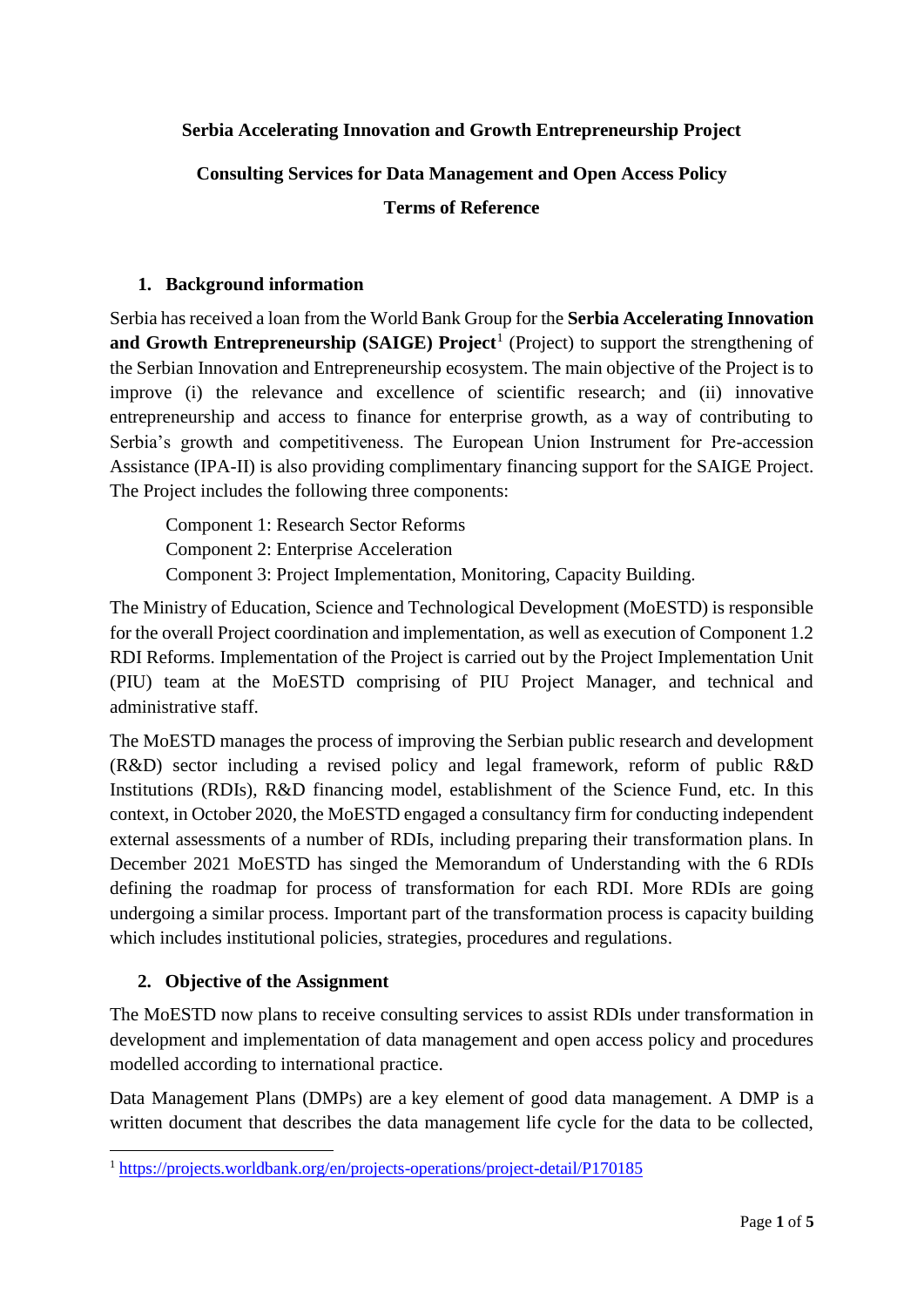processed and/or generated by an RDI and its research and innovation projects. As part of making research data findable, accessible, interoperable and re-usable (FAIR), a DMP should include information on:

- the handling of research data during and after the end of the project
- what data will be collected, processed and/or generated
- which methodology and standards will be applied
- whether data will be shared/made open access and
- how data will be curated and preserved (including after the end of the project).

The general purpose is to ensure the availability and utility of the RDI's research data, including measures that will be taken in order to maximize access and re-use of the data for further purposes and applications. The DMP should briefly cover the type of data and research outputs in RDI's projects, and the compliance with the data protection principles, i.e. applicable law (lawfulness, fairness and transparency, purpose limitation, accuracy, minimization, storage limitation, integrity and confidentiality and availability and accountability), including with FAIR principles, ethical standards, data security issues, etc.

The DMP should be updated for each new research project describing how an RDI will disseminate and share research results to comply with applicable regulations, achieve its business interest and align with internal policies. Moreover, a DMP is required for all projects participating in the extended Open Research Data Pilot under the Horizon Europe program of the European Commission, while projects that opt out from the pilot are still encouraged to submit a DMP on a voluntary basis.

The RDIs have diverse background, strategic goals and capacities, therefore it is expected that the consulting support will be tailor-made to address specific needs and opportunities of each RDI. The Consulting service should involve advisory services and effective support for the selected RDIs under transformation in development and implementation of data management and open access policy and procedures. The Consulting firm is expected to propose relevant experts to work closely with RDIs' teams and deliver support to RDIs' management and transformation teams.

## **3. Scope of Work and expected outputs**

During the course of the engagement, the Consultant is expected to provide the following services for up to 12 RDIs that have started their transformation process under the SAIGE Project:

- 1. Preparation of a brief and focused Needs Assessment Report with proposed work plan for each RDI, that will include a short overview of existing setting in regard to Data management and open access policy (rules, policies and procedures and their compliance with applicable law and data protection principles, including  $GDPR<sup>2</sup>$ ).
- 2. Perform detailed data mapping, including: if and how RDIs re-use any existing research data and for which purposes; reasons for discarding in case re-use of any existing data has been considered; what types and formats of data RDIs generate or re-use; what is

**<sup>.</sup>** <sup>2</sup> General Data Protection Regulation (GDPR) and Law on Personal Data Protection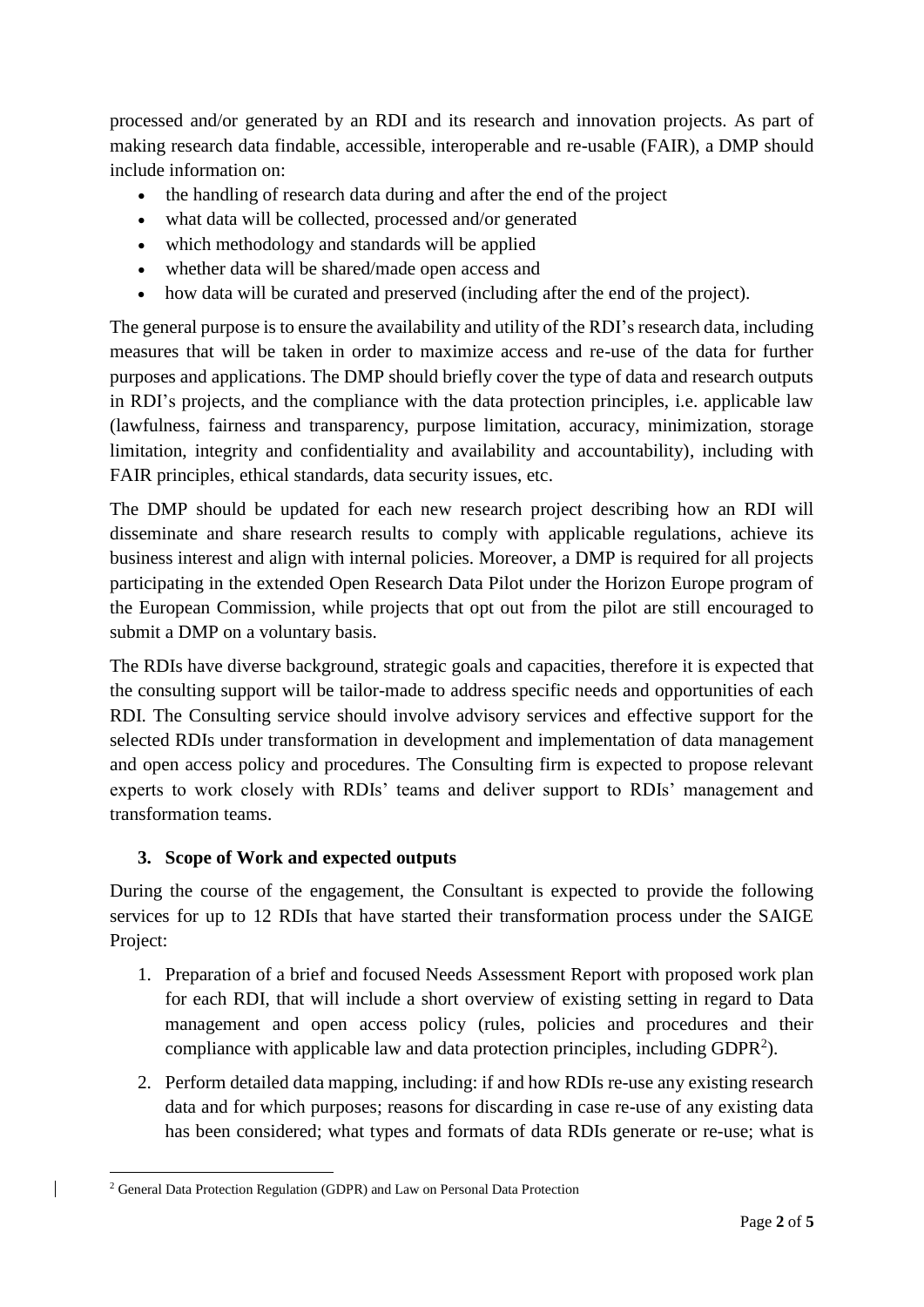the purpose of the data generation or re-usage and its relation to the objectives of RDIs and their projects; what is the expected size of the data that RDIs intend to generate or re-use; what is the origin of the data, either generated or re-used; to whom else might the data be useful (data utility).

- 3. Support establishment and maintenance of the Register of Processing Activities.
- 4. Perform integrative risks assessment of information security and impact of processing activities for personal data and draft Assessment Report, carry out Data Protection Impact Assessment, if needed, and propose adequate technical and organizational measures to mitigate identified risks to acceptable level and provide support to their implementation.
- 5. Draft Data Management Plan, including Open Research Data Access Policy and the Rulebook on Protection of Personal Data.
- 6. Support implementation of Data Management Plan, including Open Research Data Access Policy, and taking necessary assistance actions when needed.
- 7. Capacity building, including relevant coaching sessions, trainings and workshops, delivered for one or more RDIs at the same time, on data management and open access planning for future research projects.
- 8. Preparation of short and focused final report summarizing the process, methodology, and expert support provided to the RDIs, with lessons learned and recommendations for further improvements. The final report should be submitted to PIU/MoESTD at the end of the assignment.

# **4. Experience and Qualifications of the Consulting firm and the staff of the Consulting firm**

The law or consultancy firm must possess the following qualifications:

- Be a legal entity registered in the Republic of Serbia,
- At least 10 years of general experience in providing expert support in Serbia to public and private sector for data usage and data security,
- Proven record on successful completion of at least 5 assignments in providing consultancy to clients in the field of data management in the last five years,
- Capacity to assign a qualified and experienced team (either directly or as subcontractors) that will work on this assignment: 2 Key Experts with adequate qualifications for this contract (qualifications of key personnel will be jointly taken into consideration i.e. qualifications of key personnel as a group will be evaluated) as follows:

Required qualifications of the Key Experts:

- Legal Consultant
	- University degree in law obtained from a University in Serbia and/or membership in the Bar Association;
	- Additional education, training and/or experience in the field of data protection;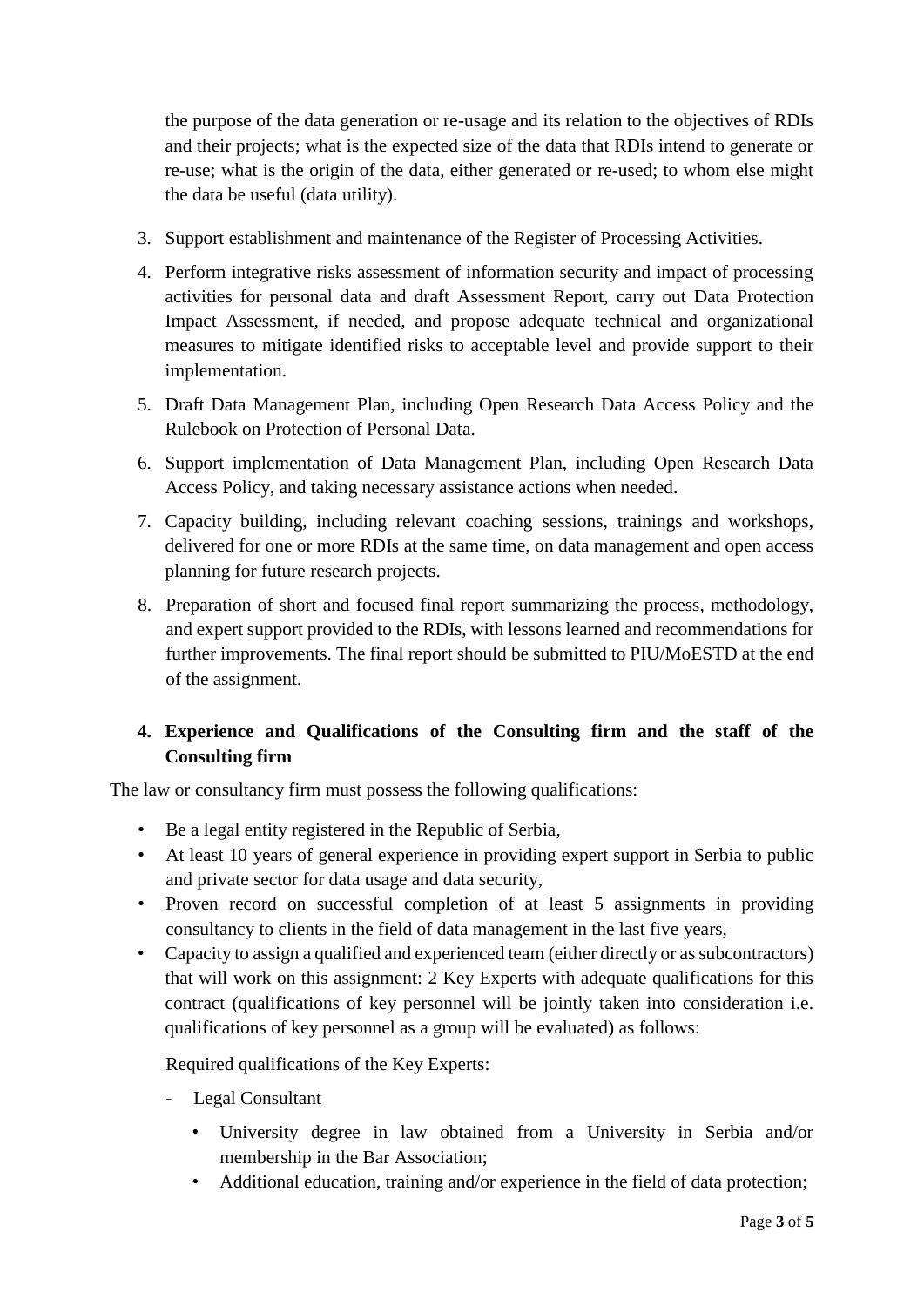- Minimum 5 years of professional experience in advising clients on legal aspect of data management and/or data protection, with strong knowledge of the applicable Serbian and European legal framework;
- Previous experience of producing and customizing legal documents in the field of data management and/or data protection;
- Professional experience in advising RDIs on legal issues of data management and/or data protection;
- Excellent spoken and written Serbian and English language skills.
- Excellent organizational, team work and time management skills.
- Information Security Management and Risk Management Consultant
	- University degree in technical sciences, postgraduate academic degree (PhD, master's degree, specialist academic degree) would be considered advantage;
	- Additional education, training in the field of data management and/or data protection – information security management and risk management;
	- Minimum 5 years of professional experience in advising clients and/or academic background in the field of information security management, risk management and/or scientific development (in dept knowledge, professional experience and understanding of R&D information security would be strong advantage);
	- Previous experience in advising in the field of data protection and risk management related to state-owned institutions and/or R&D institutions;
	- Excellent spoken and written Serbian and English language skills;
	- Excellent organizational, team work and time management skills.

Any changes in the team of key experts or additional expert engagements during the assignment should be subject of prior approval by the PIU/MoESTD.

#### Selection of Consulting firm

The Consulting firm will be evaluated applying the following evaluation criteria:

| # | Criteria                                                                                                                                                                                                                                                                                                                  | Weight |
|---|---------------------------------------------------------------------------------------------------------------------------------------------------------------------------------------------------------------------------------------------------------------------------------------------------------------------------|--------|
|   | General experience in the field of the assignment                                                                                                                                                                                                                                                                         | 10     |
|   | Specific experience relevant to the assignment                                                                                                                                                                                                                                                                            | 40     |
| 3 | Key Experts' qualifications and competence for the assignment<br>The Key Experts' qualifications shall be evaluated according to the<br>following sub-criteria and their belonging weights:<br>a) General qualifications (general education and experience)<br>20%<br>b) Adequacy for the Assignment (relevant experience | 50     |
|   | in similar assignments).<br>80%                                                                                                                                                                                                                                                                                           |        |